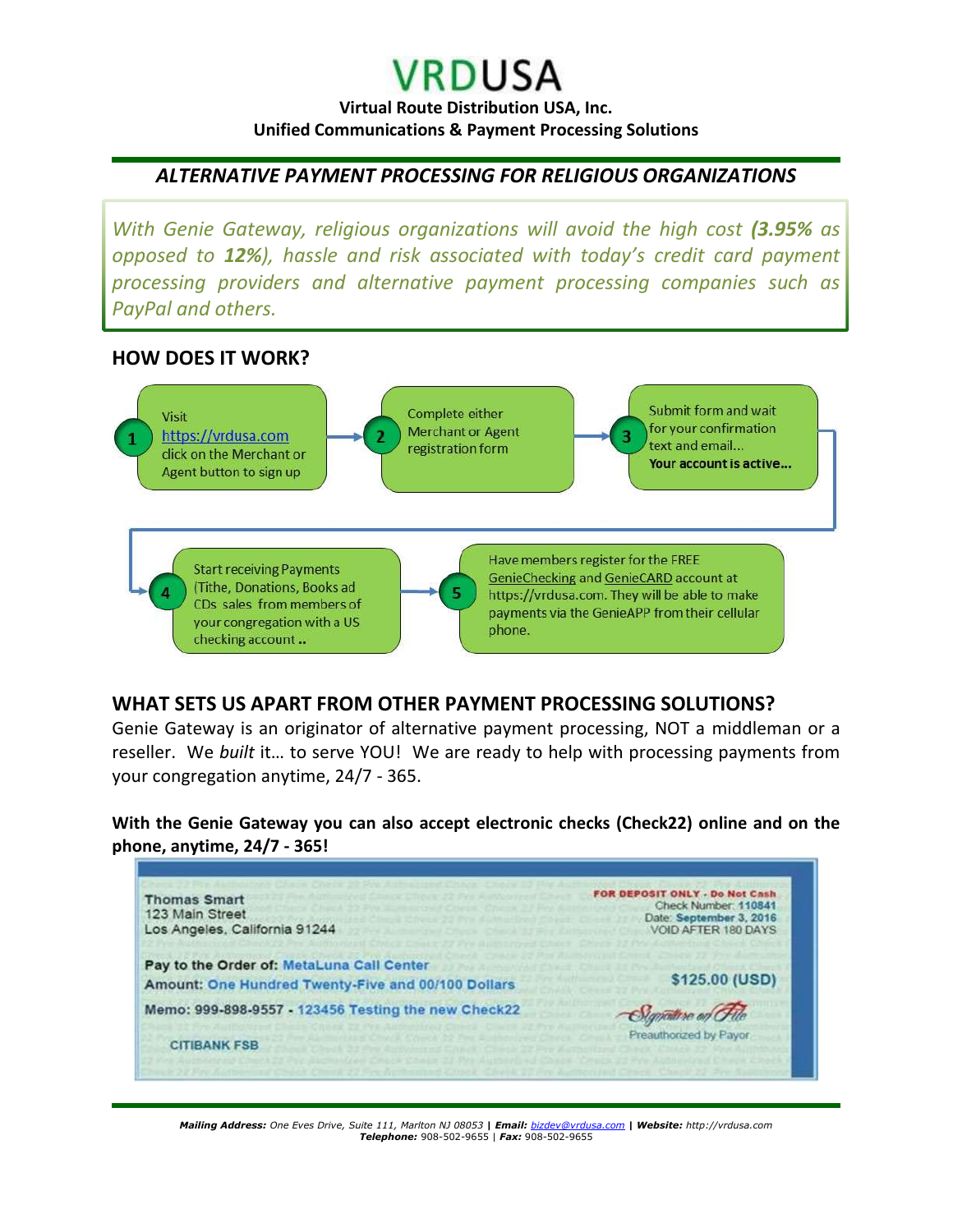# **VRDUSA**

#### **Virtual Route Distribution USA, Inc. Unified Communications & Payment Processing Solutions**

With this service offering, all that is required from your congregation member is their cell phone number, their first and last name, their bank routing and account number, plus their email address. Once their payment is processed, they will get a confirmation text message on their cell asking them to approve the payment: YES or NO. If they respond with a YES we email you a Check22 which you can deposit right away. To learn more about Check22 click here.

We also offer FREE GenieChecking Virtual Checking Accounts to your congregation members so that they can make donations to your church in "Real-Time". They can also make donations and or purchases repeat by calling your **unique toll-free number** and selecting "To Send a Payment, press 3".

Your unique toll free number is automatically provided as part of your Genie Gateway. Use it for accepting payment by phone, for member service, and a host of other functions to include:

- 1. Connect their call to your prayer center
- 2. Leave a message or request devotional services
- 3. Send a payment / donation
- 4. Send a FAX
- 5. Send a text message

#### **To activate your Genie Gateway now click on either button below:**

**Merchants Agents** 

#### **Merchant Account Costs & Merchant Processing Charges**

| 4. Reserve Requirements         | : \$0.00 NO Reserves Required |
|---------------------------------|-------------------------------|
| 3. Merchant Processing Discount | :3.95%                        |
| 2. Genie Gateway Monthly Fee    | : \$19.95                     |
| 1. Genie Gateway Activation Fee | : \$19.95                     |

Once verified, Check22 Payments are emailed to you within five (5) minutes.

*[GenieChecking](http://vrdusa.com/geniechecking.php) and [GenieCard](http://vrdusa.com/geniecard.php) are provided as FREE services to Consumers – (Your Congregation). Use the links provided to learn more: [FREE GenieChecking Account](http://vrdusa.com/gchecksignup.php) | [FREE](http://vrdusa.com/gcardsignup.php)  [GenieCard](http://vrdusa.com/gcardsignup.php)*